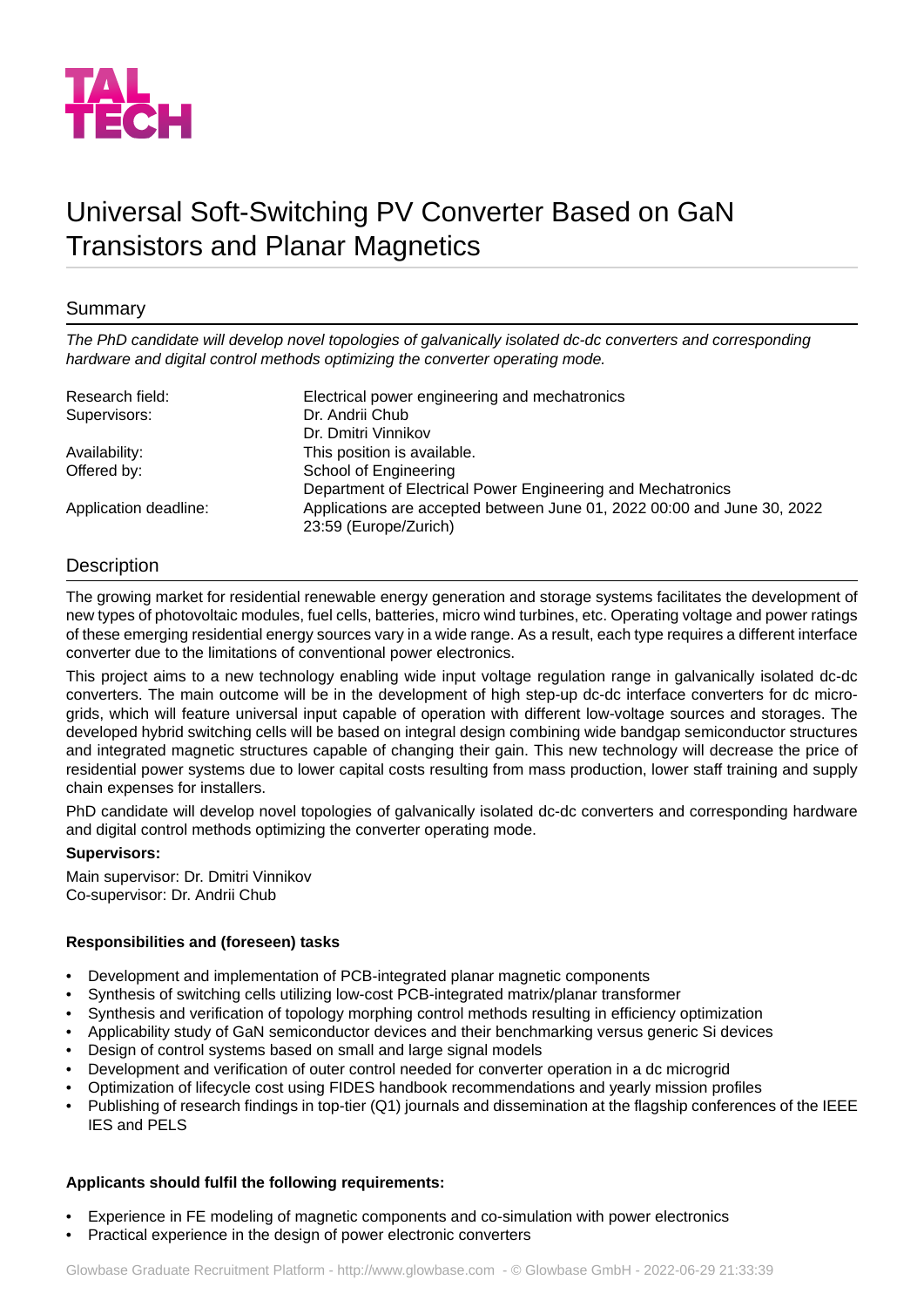

- Experience in design of control systems and their implementation in microcontrollers and DSPs
- Experience in the modeling of electronic circuits in PSIM or PLECS software
- Experience with PCB design (preferably using Altium Designer)
- Experience with closed-loop control systems comprising analog and digital sensors
- Good understanding of power semiconductor components and their driving

## **The following experience is beneficial:**

- Experience in designing minimum viable prototype of power converter
- Working knowledge of electromagnetic compatibility
- Industrial experience
- Working knowledge of planar magnetics

The candidate should submit a research plan for the topic, including the overall research and data collection strategy. The candidate can expand on the listed research questions and tasks, and propose theoretical lenses to be used.

#### **We offer:**

- 4-year PhD position in one of the leading power electronics groups in EU
- Access to state-of-the-art lab facilities
- Collaboration with the world-leading supplier of power electronics components Infineon Austria with possibility of regular visits paid by the company.
- Opportunities for conference visits, research stays and networking with globally leading universities and research centers in the fields of power electronics

## **About the department and group**

Department of Electrical Power Engineering and Mechatronics was established on 1 January 2017 within the framework of the structural reform of Tallinn University of Technology (TalTech) based on the departments of Electrical Power Engineering, Fundamentals of Electrical Engineering and Mechatronics.

We are an academic structural unit that belongs to the TalTech School of Engineering.

The department conducts teaching at the bachelor, master, and PhD levels, as well as research in the field.

Research in the **Power Electronics Group** is focused on the development and experimental validation of new state of the art power electronic converters for such demanding applications as rolling stock, automotive, telecom and renewable energy systems. Key research directions include synthesis of new converter topologies, development of special control and protection algorithms, implementation of new components and elaboration of design guidelines to further improve the efficiency, power density, reliability and flexibility of the on-market power electronic converters. Other research activities are concentrated on the development of power flow control algorithms and new supervision, fault detection, protection and communication methods for the electronic power distribution networks (Micro- and SmartGrids).

## **Highlights:**

- Well experienced and dynamic team of young researchers and engineers (1 Professor, 4 Senior Researchers, 1 Senior Lecturer, 3 PostDocs, and 9 full-time Ph.D. students)
- Long-lasting experience in applied design of power electronic converters for different power ranges and applications
- Since October 2011, the group is the European Competence Centre of Power Electronics and an active member of European Centre for Power Electronics (ECPE)
- Strong record of scientific publications (over 60 annually published research papers)
- Project-based PhD programs with research oriented theses
- Strong relations and cooperation with Estonian and Baltic industrial companies
- Strong relations with European universities and research institutions